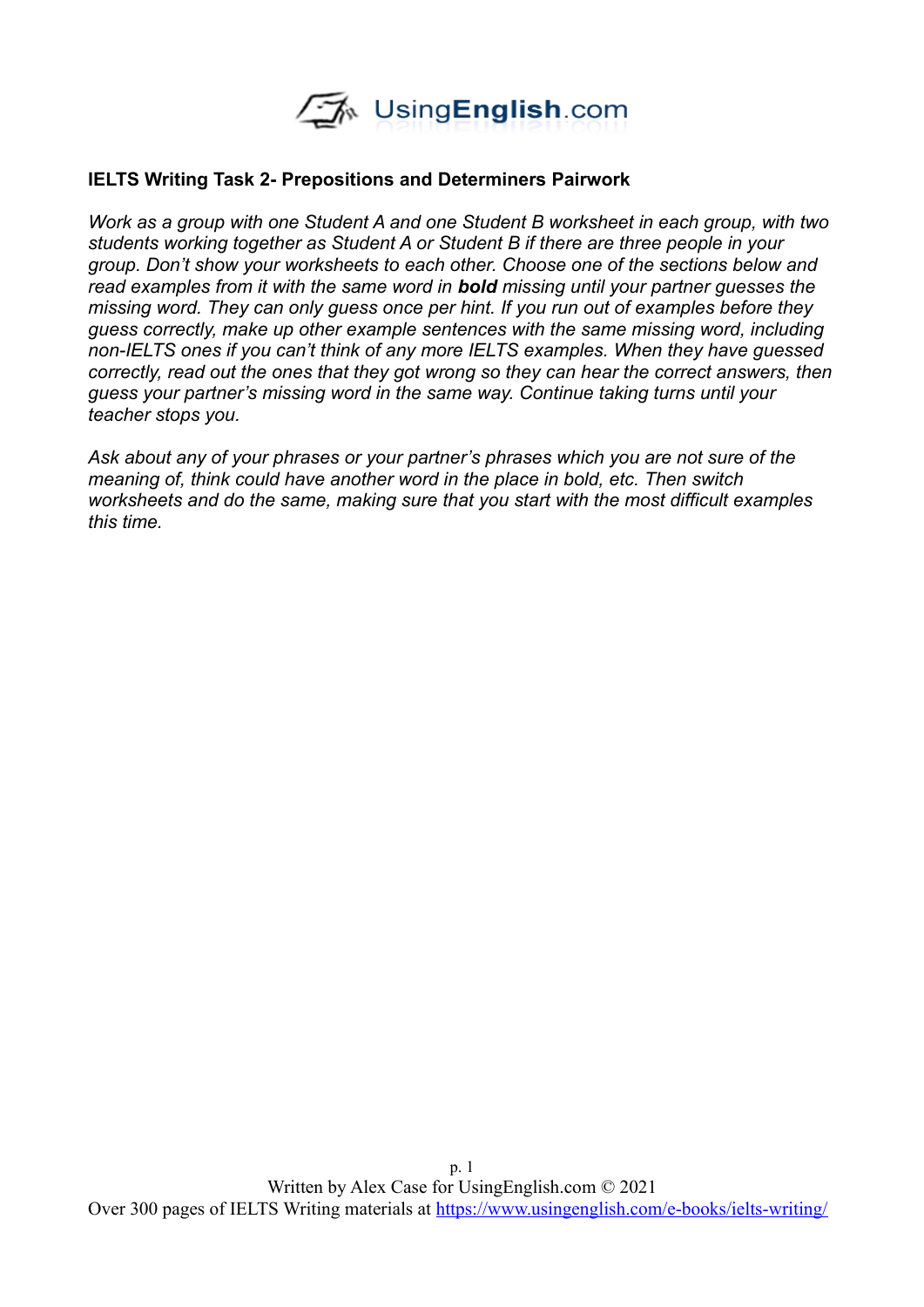

# **Student A**

**A**

**A** good example of this is… **A** large number of people hold the view that… As **a** consequence of this,… Just **a** few years ago… Recently, there has been quite **a** lot of passionate debate about… There is **a** common view amongst the older generation that… There is **a** reasonable chance of this happening within ten years. There is **a** widespread belief that in my country that… This is **a** huge problem for the next generation.

### **About**

I will write **about** the past and then examine the future. Thinking **about** the bad points,…

Though it is worth thinking **about** all the aspects explained in this essay,…

# **An**

**An** additional example of this is…

**An** obvious difference between the two situations is…

Taking this city as **an** example,…

To give **an** example from my own experience,…

# **At**

Another aspect of this topic that is worth looking **at** is…

**At** the moment, we are experiencing an increase in the issue of…

**At** the same time, it can also be said that…

Looking **at** the advantages first, it should be obvious that…

# **By**

**By** and large, the general public accept the necessity for this.

I can illustrate my point **by** looking at…

It is thought **by** many that…

This is **by** far the best way to deal with…

This is clearly caused **by**…

This is supported **by** my own experience, in that…

# **For**

**For** all the reasons given above,…

**For** instance,…

**For** that reason,…

I will give three reasons **for** my opinion in the paragraphs below.

There are arguments both **for** and against this idea.

The main reason **for** this is…

This is extremely important **for** the younger generation.

Written by Alex Case for UsingEnglish.com © 2021

Over 300 pages of IELTS Writing materials at <https://www.usingenglish.com/e-books/ielts-writing/>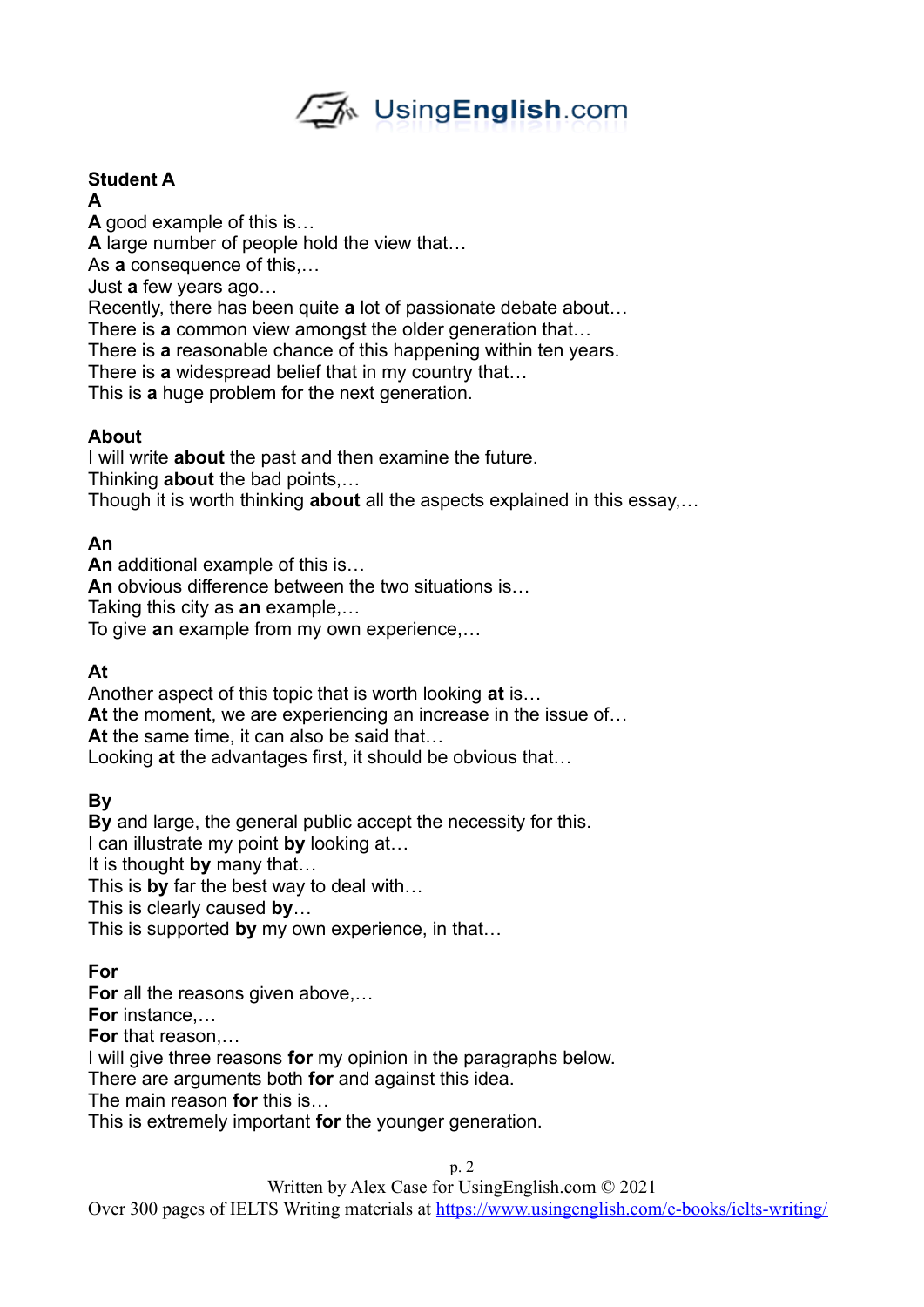

#### **From**

Many people my age in my country suffer **from** the issue of…

One example of this is **from** my own experience is…

I can illustrate with an example **from** a programme I saw in which…

There has also been a lot of resistance to this idea **from** people who focus on…

Turning our attention **from** the benefits to the drawbacks,…

### **In**

All **in** all, this should have more positive than negative effects on…

Although the arguments against are also quite convincing, **in** the majority of cases…

Although there are also arguments for, as I said **in** the introduction I am convinced that…

Despite the disadvantages given **in** the previous paragraph,…

Having taken all the factors above **in**to account,…

I saw a presentation on TED.com **in** which…

I will look at the positive and negative consequences of this course of action, **in** that order. I will look at the positive and negative effects **in** turn.

**In** addition, it could benefit…

In general....

**In** many cases, this doesn't work in practice due to…

### **Of**

One effect **of** this is…

One **of** the main benefits of this approach is…

One of the short-term consequences **of** this is…

The main long-term result **of** this would be…

The root cause **of** this is…

There are two strongly contrasting points **of** view on the topic of…

This happens because **of**…

#### **Than**

Nonetheless, there are far more pros **than** cons to…

This is considerably more important **than** the effect on the older generation.

This would be somewhat better **than** changing…

# **To**

There are both pros and cons **to** such a policy.

There is also one more advantage **to** altering government policy on this matter.

This has been very controversial recently due **to** more attention on the issue of… This inevitably leads **to** an increase in…

This situation is very similar **to** that during the first industrial revolution.

**To** give just one example,…

**To** put that another way,…

**To** summarise the views given above,…

Over 300 pages of IELTS Writing materials at <https://www.usingenglish.com/e-books/ielts-writing/>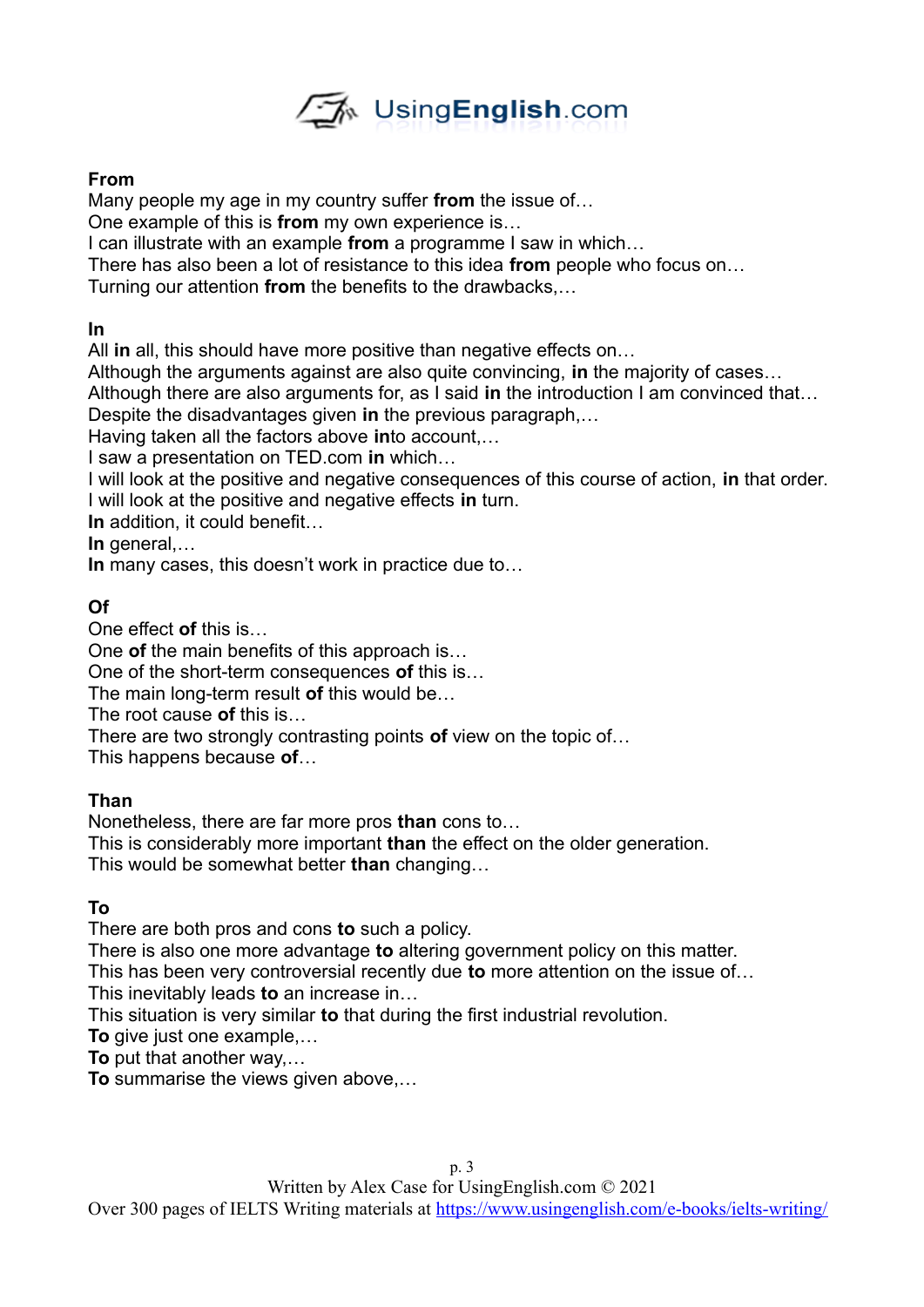

### **Student B**

**As**

**As** a consequence, many people support…

**As** a result of this,…

**As** far as I'm aware,…

As far **as** this city is concerned,…

**As** for the second advantage of this idea,…

**As** I mentioned above,…

As well **as** those benefits, there are also potential drawbacks.

There are many examples of this, such **as**…

This could have the same effect **as**…

This is not nearly **as** important as…

#### **In**

**In** many developing countries there is a problem of…

**In** modern life,…

**In** my country many older people think that…

**In** other words…

**In** our globalised, hyper-connected world,…

In this essay I will give three reasons why I believe that...

The main argument **in** favour of this course of action is…

There is an assumption **in** many places that…

This is absolutely essential **in** order to…

This means that the government should put much more effort **in**to improving…

This tends to result **in**…

#### **My**

I will look at the advantages and disadvantages, and finally give **my** own opinion. I will look at the pros, turn **my** attention to the cons, and use both to come to a conclusion. In **my** personal experience,…

**My** personal point of view is…

To the best of **my** knowledge,…

#### **No**

Although I am **no** expert on this matter,…

For this reason, I believe that national governments have **no** choice but to… I have **no** doubt that this would help with…

# **Of**

A selling point **of** this plan is…

A well-known illustration **of** that is…

Another point **of** view is…

Examples **of** this include,…

In the vast majority **of** cases,…

Many younger people are **of** the opinion that...

**Of** all the arguments above, by far the most important is…

p. 4

Written by Alex Case for UsingEnglish.com © 2021

Over 300 pages of IELTS Writing materials at <https://www.usingenglish.com/e-books/ielts-writing/>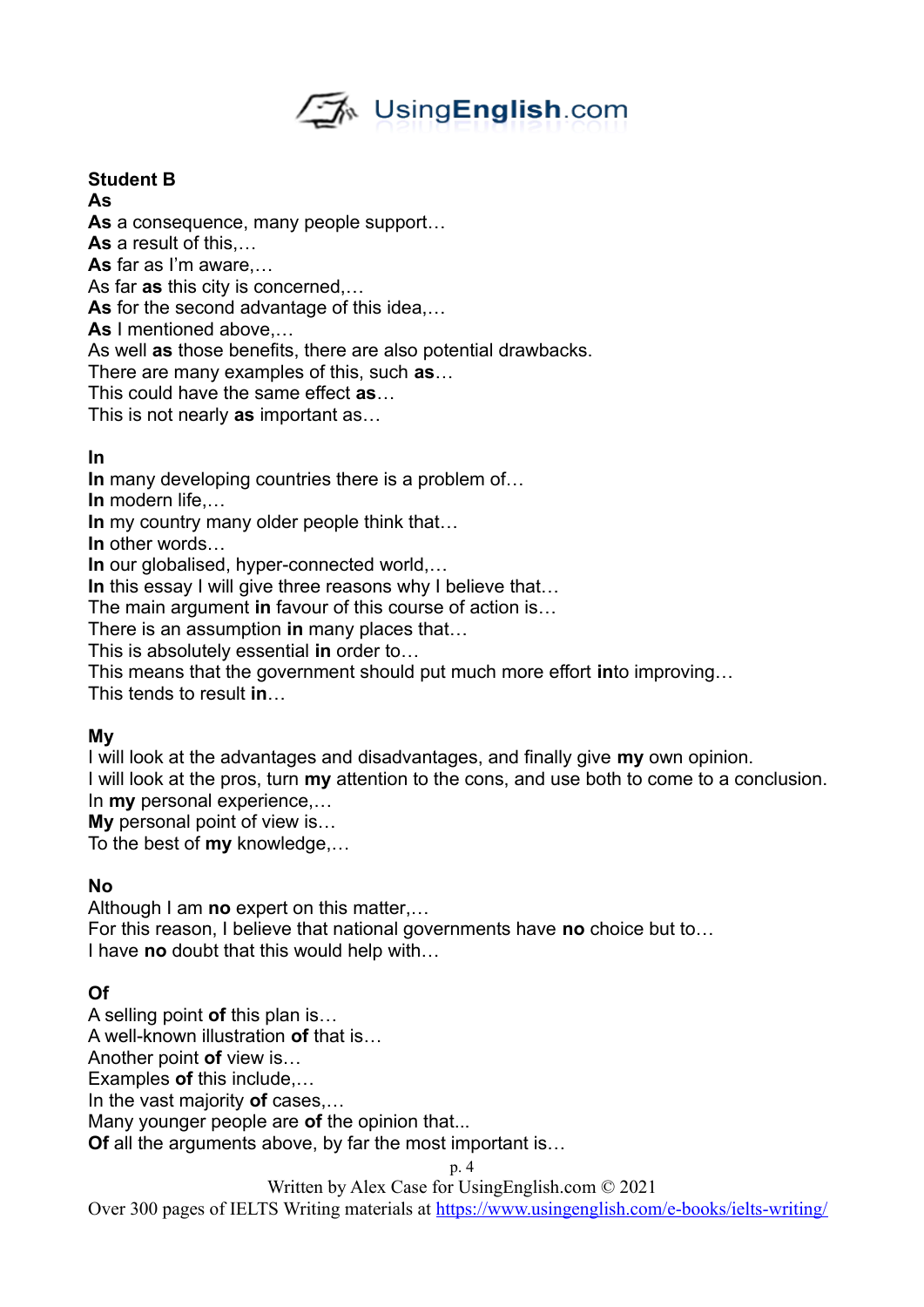

#### **On**

Despite the possible drawbacks, **on** balance I would conclude that…

I saw a video **on** YouTube in which…

I will consider the selling points, move **on** to the drawbacks and lastly…

I will look at the consequences for the children, discuss the effects **on** families, and…

Moving **on** to the consequences,…

This has a positive impact **on** what people think about…

### **The**

I can see both points of view, but I lean towards **the** latter opinion.

In **the** near future, hopefully people will pay more attention to…

It is also possible to argue **the** opposite point of view that…

Over **the** last few years, there has been a substantial amount of bitter conflict over…

Probably **the** best example of this is…

Since the turn of the millennium, there has been lots of news coverage on **the** topic of… Nevertheless, **the** advantages easily outweigh the disadvantages because….

This is probably due to **the** fact that…

While all **the** factors explained above are true **for** some people, **the** most important… Whilst all **the** arguments above are true, we can safely ignore…

### **To**

According **to** a newspaper article that I read last week,…

I therefore am forced to come **to** the conclusion that…

I think there are both positive and negative sides **to** this.

It seems clear **to** me that…

It seems obvious **to** me that…

It's very difficult **to** generalise, but…

Owing **to** the expected increase in importance of these factors in the medium term,…

That is **to** say…

There are also drawbacks **to** taking such a radical step.

# **Up**

An example which backs **up** this point of view is…

For people growing **up** nowadays,…

Having weighed **up** both sides of the argument,…

To sum **up** what I have written above,...

#### **With**

Although many people probably disagree **with** me, I believe…

I don't really agree **with** this point of view.

I strongly agree **with** the former point of view.

Perhaps a majority of parents in the world have to deal **with** the issue of…

We can all do our part to help **with** this by…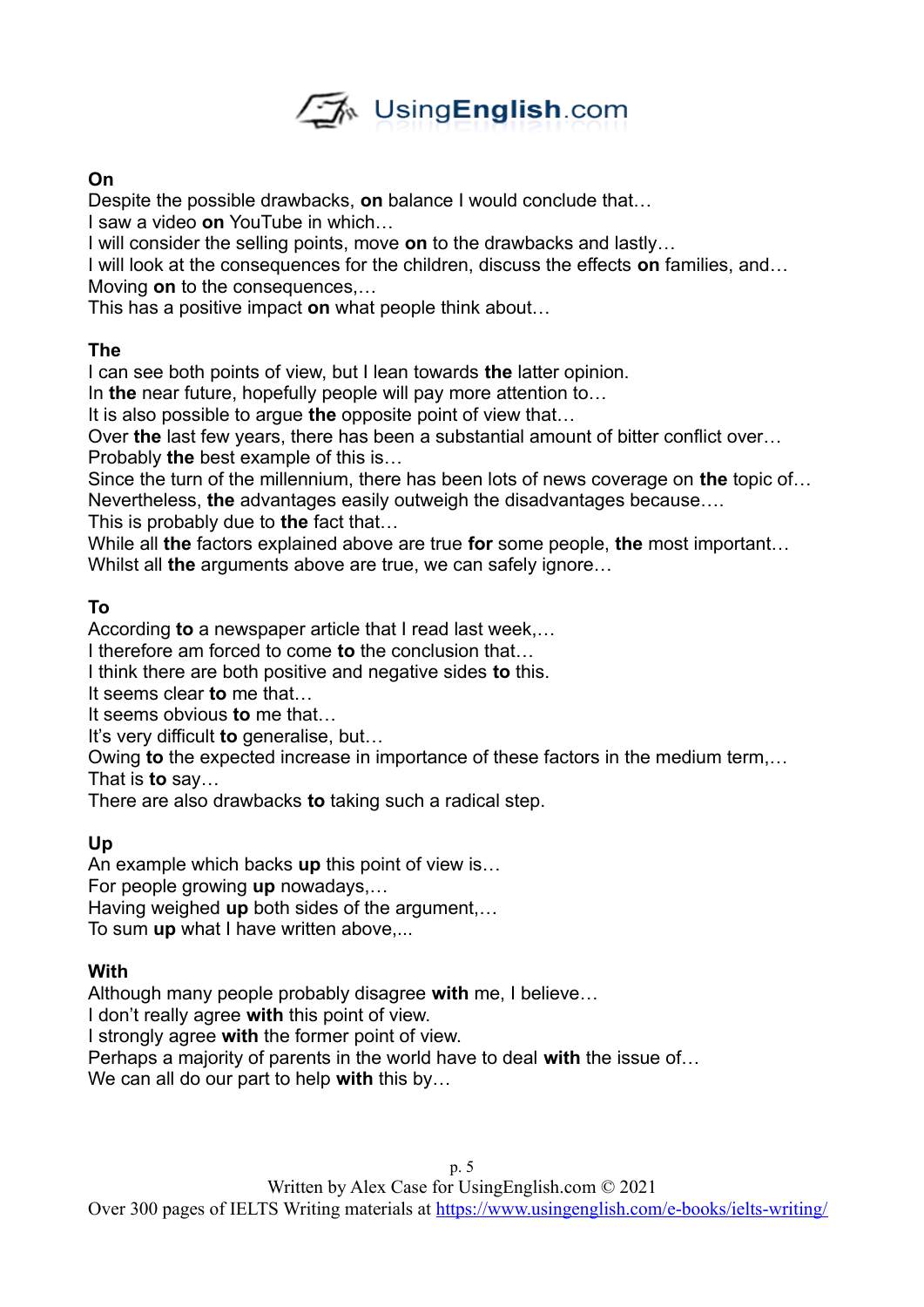

**Brainstorming stage** *First of all without looking above, brainstorm at least two suitable sentences for each function below.* 

**Introduction Setting the scene/ Background to the question/ Rephrasing the question**

**(Optional) Setting out your position at the beginning (if you'll only look at one side of the argument)**

**Explaining the structure of the essay/ Explaining the organisation of the essay**

**Useful phrases for the body of an IELTS Writing Part Two essay (= two or three paragraphs in the middle of the essay) Strong opinions**

**Weak opinions**

**Other opinions language**

**Supporting your arguments/ Supporting your opinions Personal experience**

**Other people's experiences/ Explaining the sources of your knowledge**

**Giving examples**

**Logical arguments (cause and effect, etc)**

**Generalising (= Making general statements about people in your country etc)**

**Comparing and contrasting**

#### **Advantages and disadvantages/ Looking at both sides**

p. 6 Written by Alex Case for UsingEnglish.com © 2021 Over 300 pages of IELTS Writing materials at <https://www.usingenglish.com/e-books/ielts-writing/>